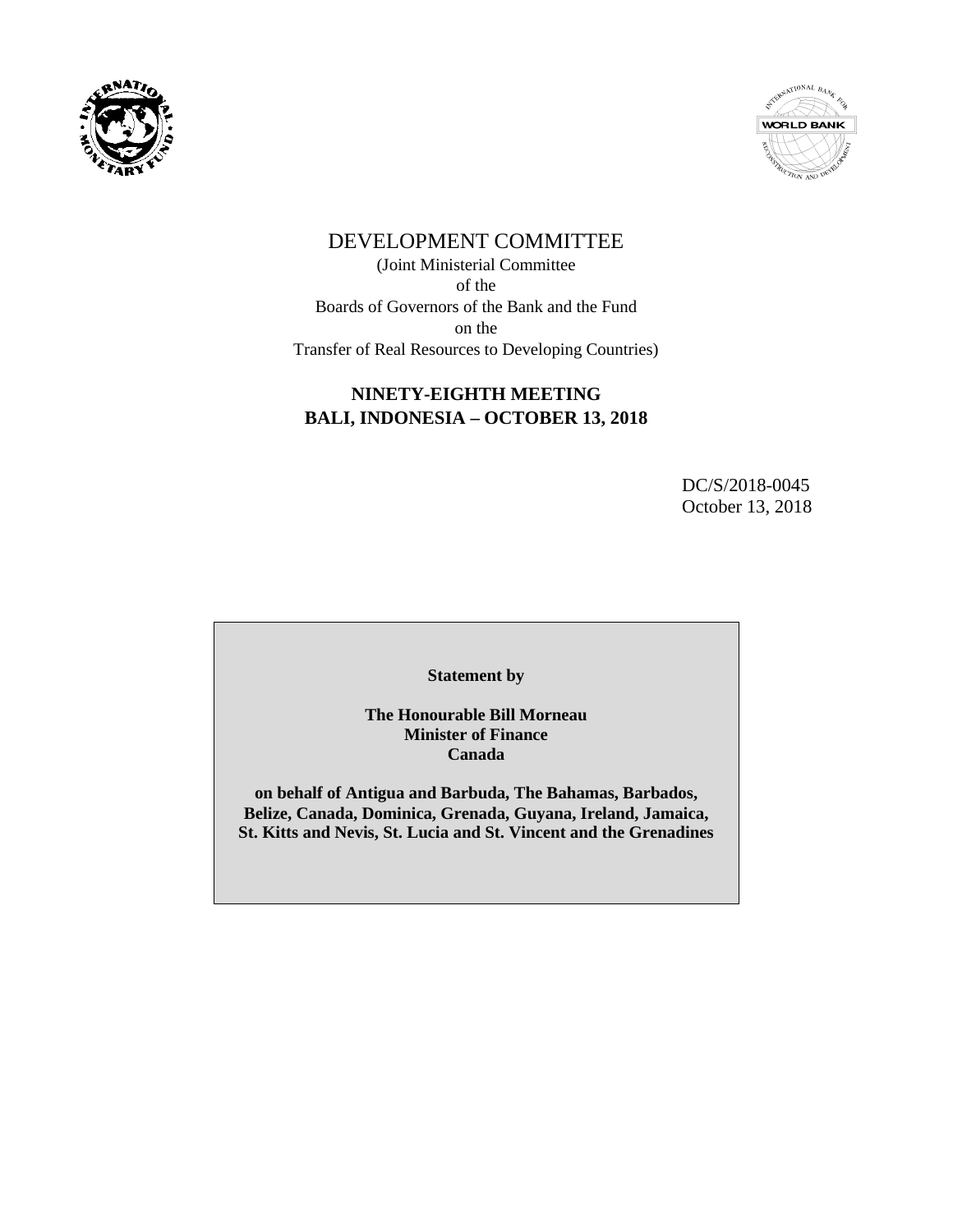#### **Statement by**

### **The Honourable Bill Morneau Minister of Finance**

#### **Canada**

## **on behalf of Antigua and Barbuda, The Bahamas, Barbados, Belize, Canada, Dominica, Grenada, Guyana, Ireland, Jamaica, Saint Kitts and Nevis, Saint Lucia, and Saint Vincent and the Grenadines**

## **98th Meeting of the Development Committee**

## **October 13, 2018 Bali, Indonesia**

As we meet for the 98<sup>th</sup> meeting of the Development Committee, in Bali, Indonesia, our constituency would like to extend our gratitude to the Government of Indonesia for hosting the Annual Meetings, during these difficult times and offer our condolences to the survivors and the families of victims of the Sulawesi earthquake and tsunami.

Our constituency would like to commend the World Bank for its research on the impact of new technologies. This work captures well how the faster pace of change caused by the large-scale adoption of technologies is raising the bar for what development assistance must achieve. In this context, the pursuit of shared prosperity and the eradication of poverty must adapt to the changing nature of work and the prospects of technological disruption. These changing dynamics are aptly described in the World Development Report and were also echoed at the G7 Ministerial meeting on the Jobs of the Future, pointing to their relevance in all countries regardless of their level of development. Reflecting this convergence in priorities, the World Bank and the International Monetary Fund's (IMF) work on the Bali Fintech Agenda, a framework to assist countries in adapting to the deployment of Fintech, is a resource that can be useful in all countries.

The adoption of technologies creates opportunities for developing countries to achieve substantial development gains. For example, Fintech can help deploy innovative finance products to improve financial inclusion, such as microinsurance purchased through wireless networks. Yet, there is a risk that the faster pace of change and the increasingly complex nature of economies could leave the poorest and most vulnerable populations even further behind, which must be avoided. We consider that the World Bank's Human Capital Project provides a compelling multilateral response which can position the Bank's clients to thrive regardless of disruption.

Our constituency welcomes the thought leadership demonstrated by the World Bank in considering how technology can influence its clients' ability to fight poverty in an inclusive manner, for instance by prioritizing the needs of women and girls, and the poorest and most vulnerable. As many multilateral development banks' (MDBs) operations also have to adapt, we consider that the World Bank's thought leadership, if actively shared through open dissemination and open data, could improve the impact of MDBs by enabling them to work together as a system.

#### **Human Capital Project**

This year's World Development Report re-emphasized the compelling case for investing in human capital development. After all, individuals having the skills to thrive amid the disruption caused by technological developments is key to build successful and inclusive societies. Our constituency welcomes the World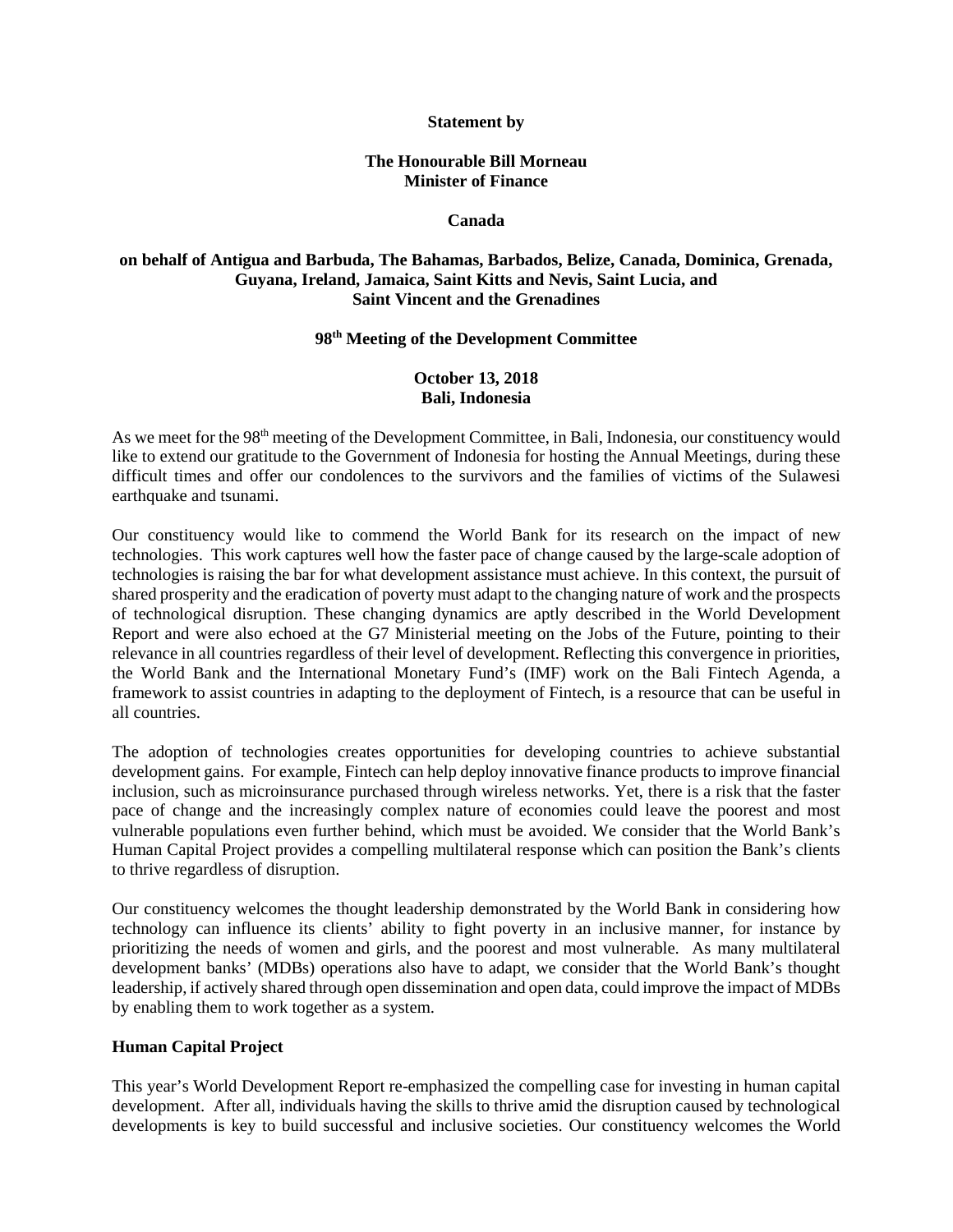Bank's proposal for the Human Capital Project, which considers all core building blocks of human capital development such as health, education, nutrition, social protection and infrastructure as well as the linkages between them to ensure that opportunities arising from technology are broadly shared.

Our constituency is optimistic about the potential for the Human Capital Project to increase both the financial support and the quality of interventions in human capital development. Human capital investments are challenging in that they can entail high costs and take time to translate into tangible economic benefits, which can discourage countries from allocating adequate support. After all, it can take 50 years for a workforce to fully turn over. Even with sufficient resources, there is still a risk that interventions fail to bear fruit, emphasizing the importance of capacity building and impact measurement in order to marshal resources to support approaches that are proven to work. Among those, our constituency views interventions centered on the empowerment of women and girls as having high potential to increase the impact the World Bank's overall project portfolio. We therefore encourage the World Bank to seize all opportunities to further the objectives of its Gender Strategy as part of the HCP's implementation.

The development of the Human Capital Index will contribute to the development of a sophisticated evidence base, which will help raise awareness of the economic opportunities foregone by inadequate support for human capital. The Index will also help track progress over time. The Human Capital Project's emphasis on research and the measurement of results will help to improve the effectiveness of aid. Given the large community of development stakeholders active in human capital development, our constituency encourages the World Bank to widely disseminate the result of interventions, including underlying data. We believe greater information sharing will improve coordination and coherence in the development system, an objective of the Eminent Persons' Group on Global Finance Governance which we fully support.

## **Debt Sustainability**

Investments in human capital development require fiscal space in order to be sustained over the longer term. The ability of lower income countries to make these investments can be hampered by the low levels of domestic resource mobilization and the diversion of public finances to servicing high debt burdens. Our constituency is concerned that debt distress can become a threat to sustainable and inclusive growth as the burden of debt crises typically fall on the most vulnerable segments of society and can reverse important development gains. Advances in education, health and household economic stability, particularly as these impact women and girls, must not be put at risk.

Given these elevated risks, our constituency welcomes coordinated action on the part of international financial institutions (IFIs) in responding to the rapid rise in debt vulnerabilities, including in countries having previously benefitted from the Highly Indebted Poor Country Initiative. We are supportive of the multi-pronged approach proposed by the IMF and the World Bank which includes improved monitoring of debt vulnerabilities, enhanced early warning systems, support for structural reforms to help reduce debt vulnerabilities and mobilize domestic resources, improved debt data transparency, and increased debt management capacity building and outreach to creditors and borrowers to raise awareness of debt issues. Our constituency also wishes to express its support for the upcoming review of the International Development Association (IDA) Non-Concessional Borrowing Policy.

Our constituency considers that creditors must also do their part to reduce debt vulnerabilities. In particular, this includes working to increase transparency on all lending activities to prevent an unforeseen buildup of debt liabilities. All official creditors must also commit to meeting best practices for sustainable lending, including adhering to the G20's Operational Guidelines for Sustainable Financing. We also strongly encourage major emerging creditors to join existing international fora for creditor information sharing and coordination, such as the Paris Club. Ultimately, improved transparency and coordination will benefit both lenders and borrowers. The World Bank and the International Monetary Fund should continue to support this critical work.